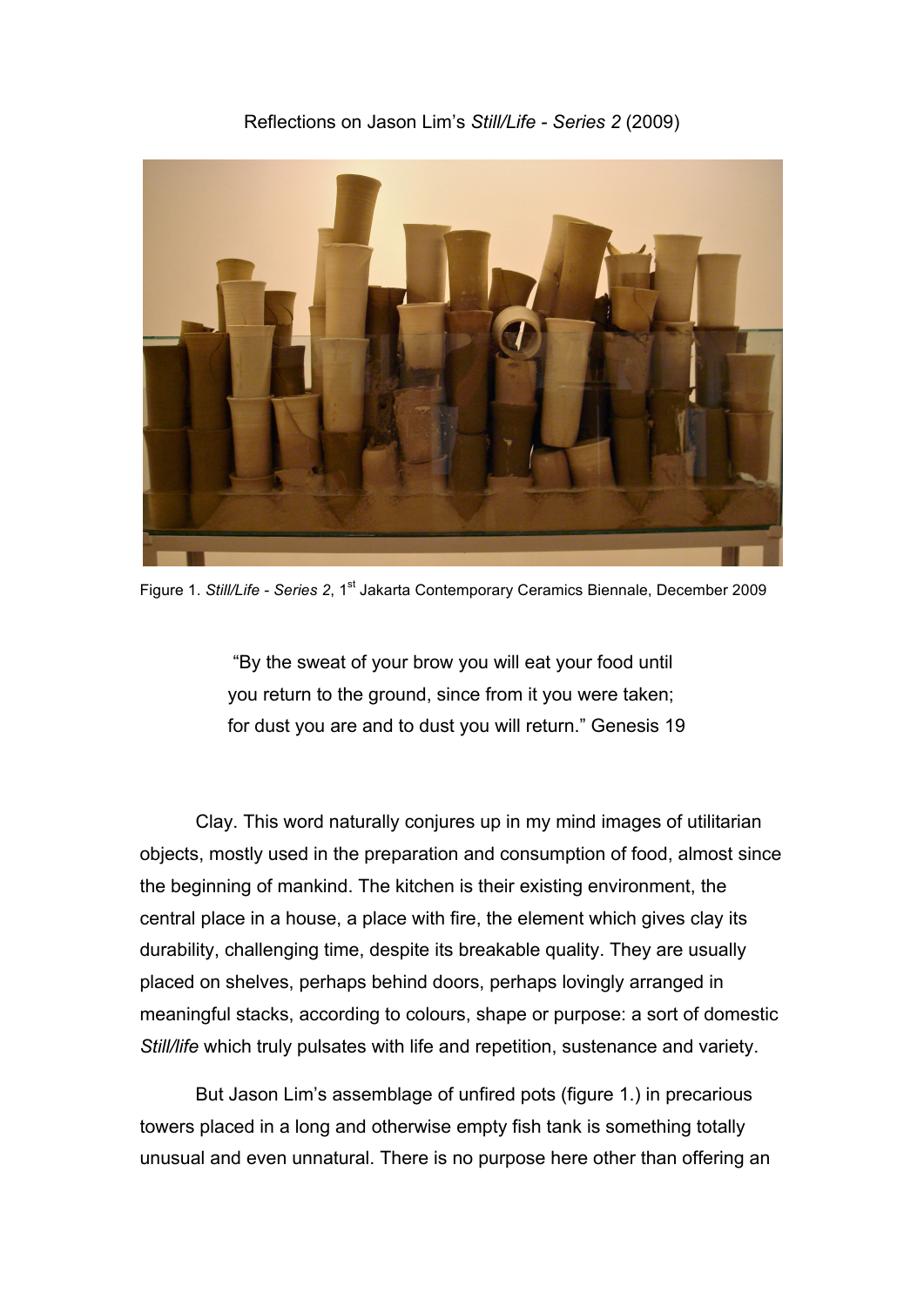uncorrupted visual pleasure and an opportunity of stillness for our minds in pure and empty contemplation.

The imagined pressure each pot above one another places on the ones below gives the whole composition an intangible sense of tension and brings our limited minds to the edge of an expected, incumbent event: destruction. Destruction by sheer, unadulterated presence. Destruction by stillness. Destruction over time, in silence. Our eyes instinctively wonder on the surface of the pots in search for the only obvious signs of this imminence: the finest hairline cracks would reveal the beginning of this process.

Jason explains that this work is inspired by the most common pictorial tradition of "still life". In a sense, he offers a chance of subversion or, rather, expansion of this genre to the less common sculptural field and even more humbly, given the use of a material characteristically associated with craft and so far removed from the long tradition of "fine arts". The natural elements of fruits and flowers, traditionally offered to our view at the peak of their short life cycle, are here replaced with another element, deceptively static and dead.

But perhaps this is not the first time that the artist plays with the "still life" genre and creates sculptural artworks with clay. Back in 2007, he conceptualised a grand chandelier for one of the salons at the Singapore Pavilion at 52<sup>nd</sup> *Biennale di Venezia* with rather spectacular results: a display of one thousand five hundred cascading lotus flowers, stylised in unglazed porcelain, brought to life through a show of lights and subsequently dropped unexpectedly onto the floor with the obvious consequence that many of the beautiful and delicate flowers were smashed by the impact. Indeed, life and death before our eyes (figure 2.).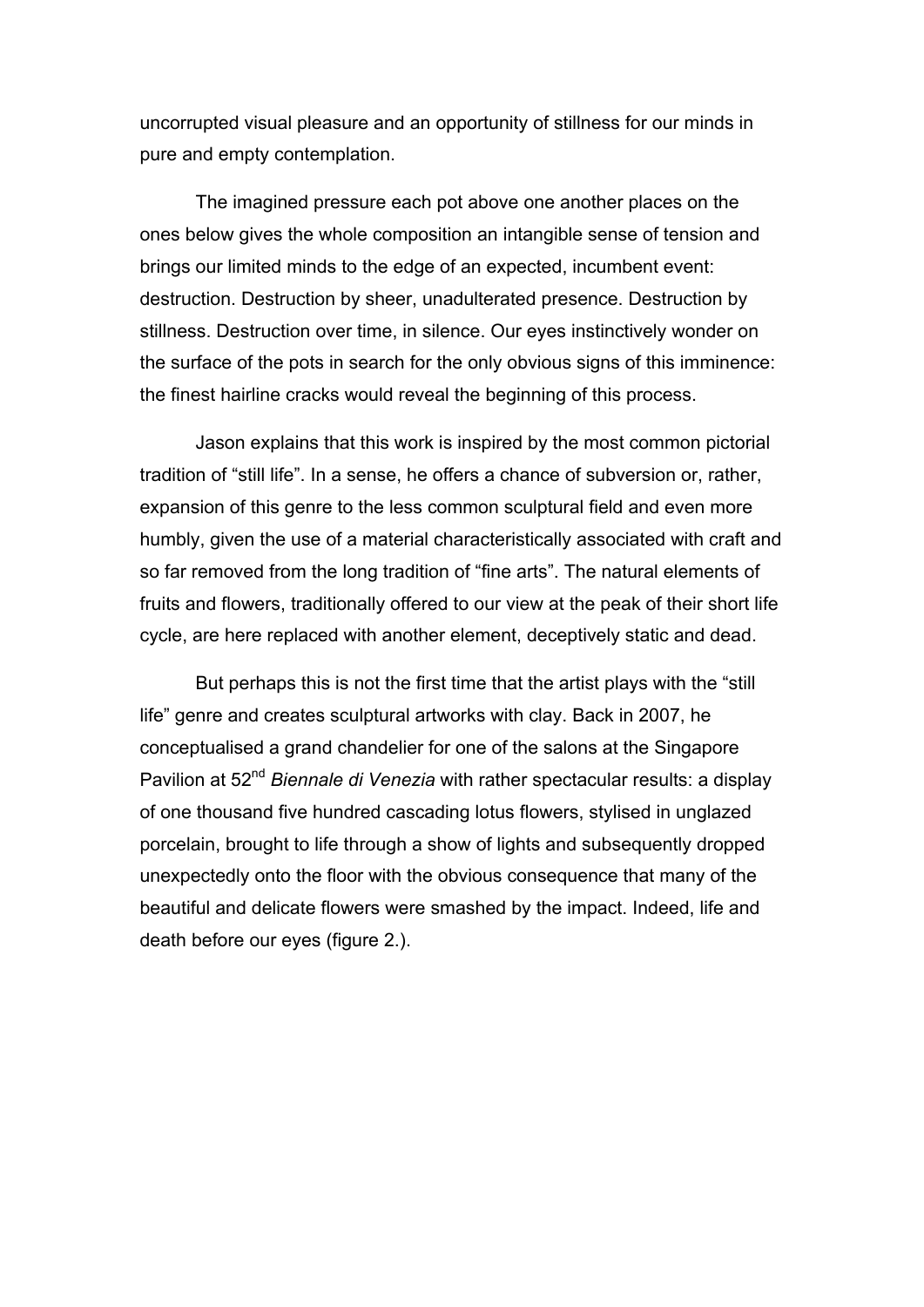

Figure 2. *Just Dharma*, Venice, 2007

But returning to *Still/Life*, the stillness of the title is only a point in the journey we will see unfold before our eyes over the period of time of the exhibition. It is a place we may return over and over again, despite the deterioration we see before our eyes. And this event is further accelerated by the intervention of the artist, who, during the opening of the exhibition, will symbolically fill the pots with water. The plentiness and richness represented by the water, as the most basic source of life, is manipulated here into a destructive power, which slowly and inexorably will deteriorate the clay. Water, undoubtedly associated with life, for these unfired pots becomes a *nemesis*, a tool of blind destruction and it reveals the fragile character of this earthy element in its natural state, before human manipulation. A reminder of the fragility of our lives, which could end abruptly even at a very young age. Death, as the only certainty of our lives.

Jason's *deus ex machina* intervention is a sort of reverse Yves Klein or Jackson Pollock's performance of creation of artwork before our eyes. In fact, ironically, only its beginning was a creation as such: the hands of the artist running smoothly over and inside the clay in a seemingly endless and mesmerising spinning cycle. An action of repetition, almost insistence, perseverance, forming an object, later sacrificed to the slaughter of the life element. And therefore, conversely, the result will not be an art work as such, applauded by the audience in superficial consent, as manifestation of artistic genius. Jason defies general approval, nay, simply he does not need this